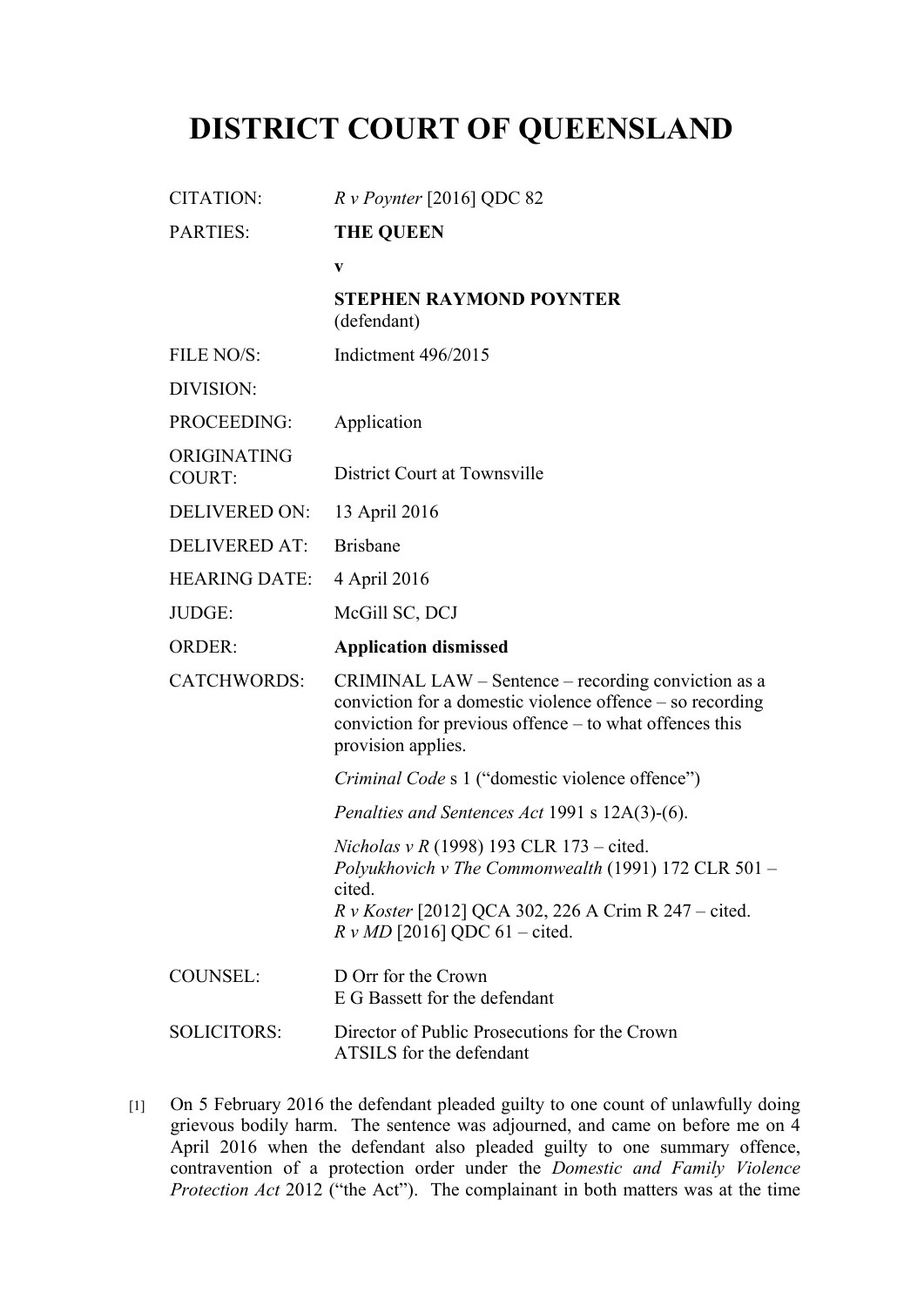of the offending in a long term de-facto relationship with the defendant, and a protection order had been made in her favour in February 2015. I sentenced him to a term of imprisonment for the indictable offence, in respect of which a conviction was recorded and, pursuant to s 12A(2) of the *Penalties and Sentences Act* 1991 ("PSA"), ordered that the conviction also be recorded as a conviction for a domestic violence offence. For the summary offence the defendant was convicted and a conviction was recorded<sup>1</sup> but he was not further punished.

- [2] On that day the prosecutor filed by leave an application pursuant to s 12(3) of the PSA seeking an order that four earlier offences of which the defendant had been convicted be recorded as convictions for a domestic violence offence. After hearing submissions from the prosecutor, I reserved my decision. I was at the time concerned about whether this had the effect of attributing additional significance to a conviction which had previously been dealt with by a court, and whether if so that might infringe against the principle of non-retrospectivity of criminal laws.<sup>2</sup> In the event however it seems to me that, for a different reason, that issue does not arise in this matter.
- [3] The application was made in respect of four offences, two of which were committed on 11 March 1997, offences of assault occasioning bodily harm and wilful destruction of property. The defendant was convicted of both in the Magistrates Court at Palm Island on 19 March 1997. On each count he was sentenced to six months imprisonment suspended for two years, so presumably convictions were recorded. In each of those counts it appears from the court brief prepared by the Queensland Police Service, a copy of which was put before me, that the complainant was then in a de-facto relationship with the defendant; the property offence related to the destruction of her television set with a hammer.
- [4] The defendant was before the District Court in Townsville on 21 October 1999, when he was dealt with for one count of assault occasioning bodily harm, the complainant being his sister, as appears from the sentencing remarks of the sentencing judge, the present Chief Judge, a copy of which was put before me on the hearing of the application. He was then sentenced to a term of imprisonment. On 31 January 2006 the defendant was before the Palm Island Magistrates Court and was convicted of one count of assault occasioning bodily harm, which had been committed on 1 January 2006 against his sister, as appears from the court brief a copy of which was put before me. He was ordered to pay compensation and perform community service. The defendant did not dispute before me either the fact or these detail of any of these convictions.

## **Legislation**

[5] The relevant parts of s 12A of the PSA provide as follows:

 $\lq(3)$  If a court makes an order under subsection (2) or convicts an offender of an offence against the *Domestic and Family Violence Protection Act* 2012, part 7, the prosecution may apply to the court

<sup>1</sup> After considering s 12A of the PSA further, I ought to have recorded that conviction as a conviction for a domestic violence offence also.

<sup>2</sup> *Polyukhovich v The Commonwealth* (1991) 172 CLR 501 at 609 – 626 per Deane J. This however was a dissenting judgment: *Nicholas v R* (1998) 193 CLR 173 at [149] per Gummow J. As to the presumption of non-retrospectivity, see *R v Koster* [2012] QCA 302, 226 A Crim R 247.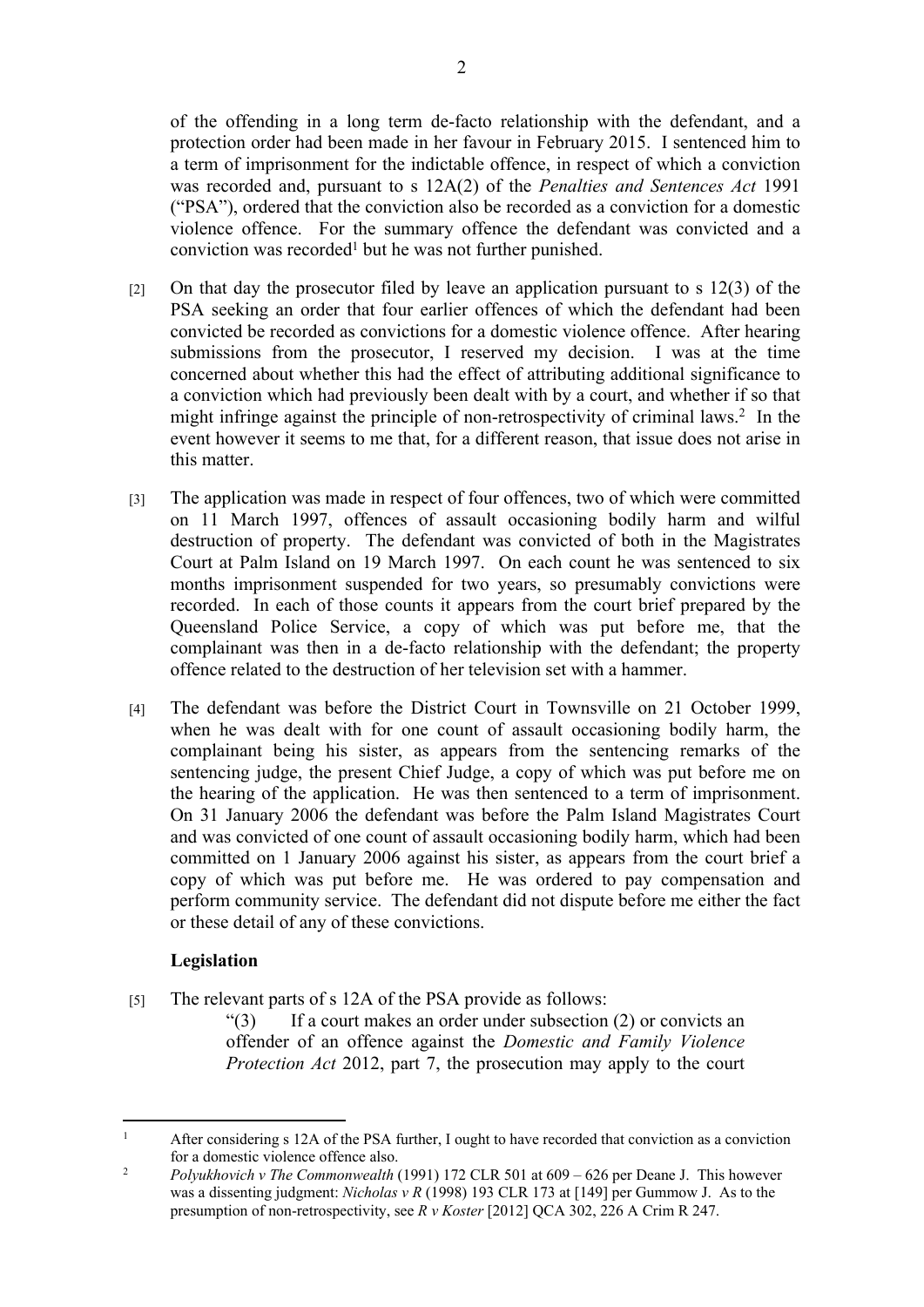for an order that an offence, stated in the application, of which the offender has previously been convicted (a *previous offence*)*—*

> (a) for a previous offence for which a conviction was recorded*—*also be recorded as a conviction for a domestic violence offence; or

> (b) otherwise*—*be entered in the offender's criminal history as a domestic violence offence.

(4) The application*—*

(a) may be made in writing or orally; and

(b) must include enough information to allow the court to make a decision about whether it is appropriate to make the order.

(5) The court may ask the prosecutor for further information for it to decide whether to make an order under subsection (6).

(6) If, after considering the application, the court is satisfied a previous offence is a domestic violence offence, the court must order that the offence*—*

> (a) for a previous offence for which a conviction was recorded*—*also be recorded as a conviction for a domestic violence offence; or

> (b) otherwise*—*be entered in the offender's criminal history as a domestic violence offence.

 $(7)$ 

(8) If a court is satisfied an error has been made in recording or entering an offence as a domestic violence offence, the court may, on an application or its own initiative, correct the error."

[6] This was a case where I made an order under subsection (2) and the prosecution did apply as contemplated in subsections (3) and (4). It follows that under subsection (6) I must make an order that the offence also be recorded as a conviction for a domestic violence offence if I am satisfied that the previous offence "is a domestic violence offence". The term "domestic violence offence" is, by s 4 of the PSA, given the meaning given by the *Criminal Code* s 1, which defines that expression as follows:

*"domestic violence offence* means an offence against an Act, other than the *Domestic and Family Violence Protection Act* 2012*,*  committed by a person where the act done, or omission made, which constitutes the offence is also—

(a) domestic violence or associated domestic violence, under the *Domestic and Family Violence Protection Act* 2012*,*  committed by the person; or

(b) a contravention of the *Domestic and Family Violence Protection Act* 2012, section 177(2)."

[7] The offences concerned were offences against an Act other than the Act, so the question is whether the act or omission which constitutes the offence is also "domestic violence or associated domestic violence under" the Act committed by the person, or an offence of breaching a protection order. At the time of the commission of the acts which constituted each of the offences the subject of the application, the defendant was in a relationship with the complainant which would satisfy the definition of an intimate personal relationship in the Act, in the case of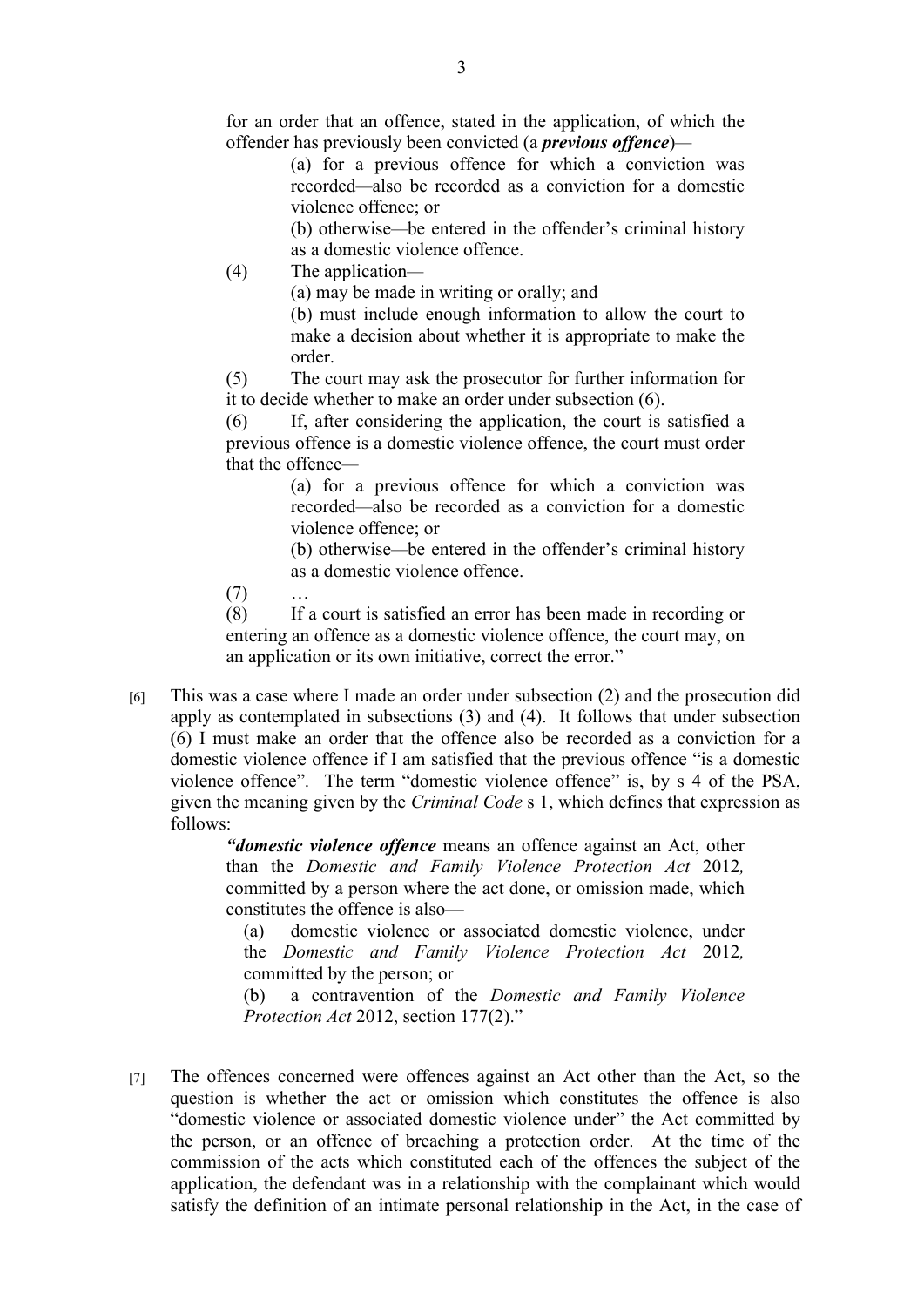the complainant for the first two offences,<sup>3</sup> and would satisfy the definition of a family relationship in the case of the complainant for the second two offences, $4$  so that in each case there was a relationship with the complainant which would satisfy the definition of "relevant relationship" in s 13 of the Act. By s 8(2)(a) of the Act, domestic violence includes causing personal injury to a person, and by s 8(2)(c) domestic violence also includes damaging a person's property. So the acts done by the defendant which constituted each of those four offences would now amount to domestic violence under the Act.<sup>5</sup>

## **Analysis**

- [8] The question which arises however is as to the construction of the definition of "domestic violence offence" in the *Criminal Code* s 1, in circumstances where at the time the four offences in question were committed, the Act did not exist. The Act commenced on 17 September 2012: s 2. Part 10 of the Act makes it clear that the Act replaced the *Domestic and Family Violence Protection Act* 1989. From the commencement applications for a protection order under the 1989 Act were to be treated as applications made under the Act (s 197) and the court could make an order under the Act in relation to domestic violence committed before the commencement of the provision: s 198. By s 196 an order made under the 1989 Act was taken to have been made under the Act, and s 177, which makes contravention of a domestic violence order an offence, applied in relation to an order made under the 1989 Act. As I read s 196 however s 177 only applied to a contravention which occurred on or after the commencement of the Act, and not to a contravention which had previously occurred, which was presumably to be dealt with under the 1989 Act. The position therefore was that the Act was retrospective in the sense that an order could be made under the Act on the basis of conduct which had occurred prior to the commencement of the Act, but was not retrospective in that conduct which constituted the offence of breach of a protection order under the previous Act committed prior to the commencement of the Act did not become an offence under the Act.
- [9] The real issue however is whether the definition applies on the basis that the relevant conduct constituted domestic violence<sup>6</sup> under the Act at the time it occurred, or on the basis that it would constitute domestic violence under the Act if it occurred now. The definition was inserted in the Criminal Code by the *Criminal Law (Domestic Violence) Amendment Act* 2015 s 3, and that Act also amended ss 564 and 572. The former section was amended to insert subsection (3A), which permitted an indictment to allege that an offence, necessarily an offence charged, was a domestic violence offence, and the latter allowed a court to amend an indictment to include such an allegation.<sup>7</sup> There is nothing in that context which provides any guidance as to the correct interpretation of the definition. The only amendments to the PSA were the insertion of the definition and s 12A, and a

<sup>3</sup> See the Act s 14, 15(1).

<sup>4</sup> See the Act s 19

<sup>5</sup> In this case the position is clear enough. Because of the complexity of the definitions in Part 2 of the Act, whether the act or omission is also domestic violence within s 8(1) of the Act could well be a matter of considerable difficulty.

<sup>6</sup> I do not need to consider whether the relevant acts amounted to "associated domestic violence" under the Act, because under the Act s 9 that is conduct within s 8(1), ie "domestic violence", towards a person other than an aggrieved, which is meaningless in this context.

<sup>7</sup> Considered in *R v MD* [2016] QDC 61 by Smith DCJA.